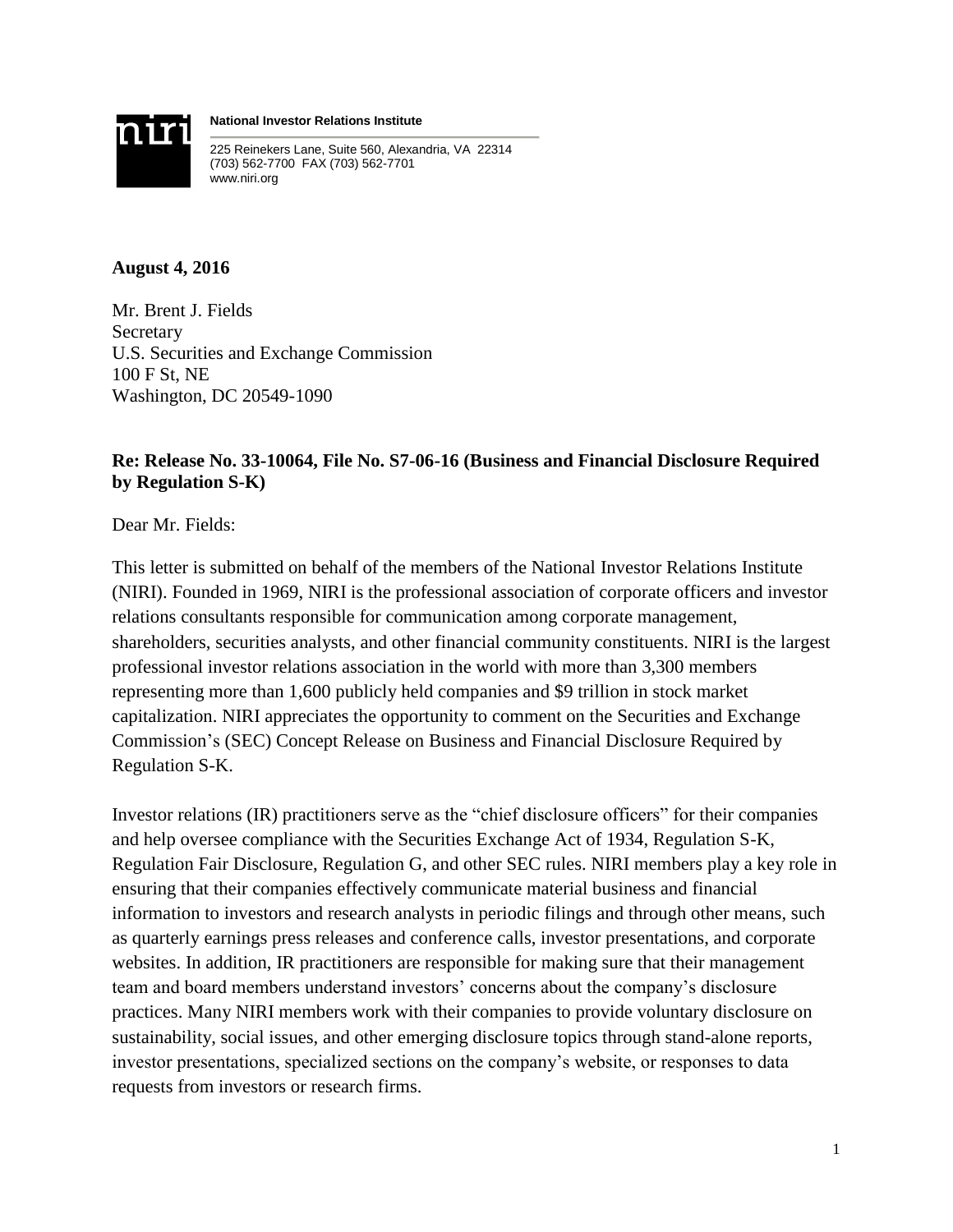NIRI members have been encouraged by the remarks by SEC Chair Mary Jo White and Corporation Finance Division Director Keith Higgins about the importance of overhauling the SEC's disclosure rules.<sup>1</sup> We also are pleased that Congress has taken a keen interest in this effort by adding a disclosure reform provision to the FAST Act, which directs the Commission to study Regulation S-K to "determine how best to modernize and simplify such requirements in a manner that *reduces the costs and burdens on issuers while still providing all material information"* (emphasis added). <sup>2</sup> NIRI encourages the Commission to keep this Congressional intent in mind as it proposes rules on the topics covered in this Concept Release.

#### **Escaping Disclosure Overload**

As Commission officials and disclosure experts have recognized, few investors or analysts have the time or interest to process the increasingly voluminous, repetitive, and costly disclosures that companies are required to prepare each quarter or year. <sup>3</sup> Companies and their advisors have voiced concerns with the SEC and the Financial Accounting Standards Board, and regulators have undertaken various efforts to address these concerns.<sup>4</sup>

While many investors and issuers have complained about "disclosure overload" for years, this problem has only gotten worse as Congress has imposed new disclosure mandates on the Commission. For instance, some of the new disclosure mandates (such as the rule relating to African "conflict minerals") required by the Dodd-Frank Act have resulted in millions of dollars in additional reporting costs for companies while generating non-material disclosures that are of interest to a small minority of investors.

Among the other contributors to disclosure overload has been the fear of shareholder litigation and/or comment letters from SEC staff, which have prompted many companies to insert generic

 1 See, e.g., Chair Mary Jo White, "Address at 'SEC Speaks 2014,'" February 21, 2014.

<sup>&</sup>lt;sup>2</sup> Fixing America's Surface Transportation Act (FAST Act), Pub. L. 114-94, Title LXXII (Dec. 4, 2015), Sec. 72003(a).

<sup>&</sup>lt;sup>3</sup> See e.g., Keith F. Higgins, Director, Division of Corporation Finance, "Keynote Address at PLI – Thirteenth Annual Institute on Securities Regulation in Europe," March 20, 2014 (noted global interest in disclosure reform); Commissioner Troy A. Parades, "Twelfth Annual A.A. Sommer, Jr. Lecture on Corporate, Securities and Financial Law," October 27, 2011 ("We need to consider the impact on investors as disclosure obligations mount and investors are thus presented with more and more information to work through. It may be better for investors to have shorter, more manageable prospectuses and proxy statements, for example, that contain more targeted information instead of lengthy documents that are not fully digested and that in too many instances are entirely ignored.").

<sup>&</sup>lt;sup>4</sup> See, e,g., Ernst & Young, "Now Is the Time to Address Disclosure Overload," June 21, 2012, p. 1 ("over the past 20 years, the average number of pages in annual reports devoted to footnotes and Management's Discussion and Analysis (MD&A) has quadrupled").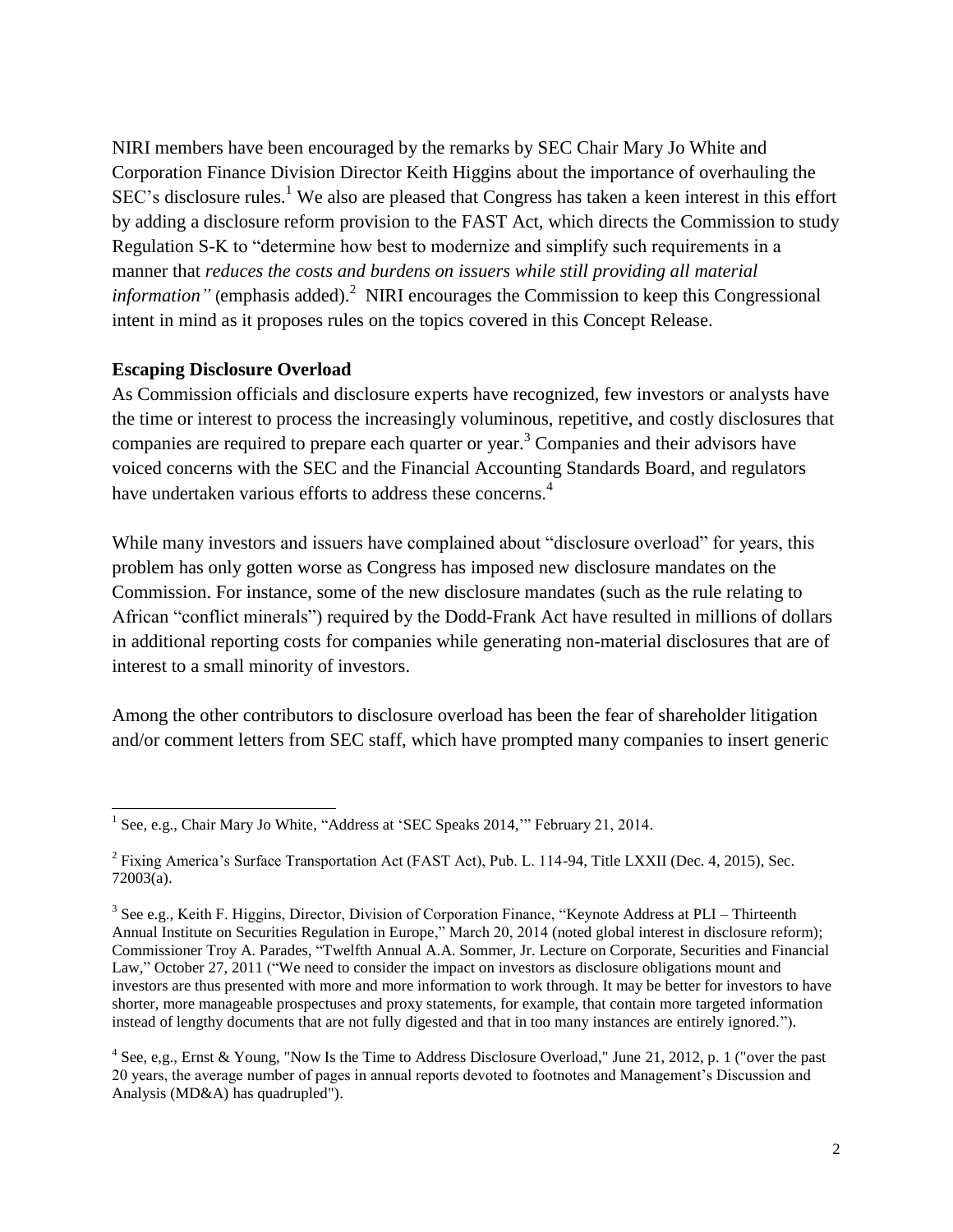or boilerplate risk factors that remain in their filings for years.<sup>5</sup> Much of the disclosure that issuers now provide in their periodic filings is written to fend off potential litigation or to address long-ago comment letters, rather than to provide information that is useful to most investors.<sup>6</sup>

As a result of this information overload, many U.S. companies no longer rely solely on their periodic Exchange Act filings to provide detailed information about their businesses to analysts and investors.<sup>7</sup> Instead, many issuers are presenting professionally designed slide decks during investor day events, non-deal road shows, or at industry conferences. Many companies have created extensive IR websites with information on the company's operations, financial metrics, historical stock price performance, company fact sheets, and earnings guidance (where applicable), and to broadcast and replay quarterly earnings calls. In recognition of the importance of these disclosure tools, some companies have hired consultants to improve the readability, visual appeal, and effectiveness of their presentations and/or IR websites. In response to investor requests for data on sustainability, some companies have created special sections of their websites that they update regularly as they collect new data. These companies view these website sections as a superior alternative to printed sustainability reports, which become out of date soon after they are published.

It is worth remembering that many of these disclosure innovations are happening on a voluntary basis with the overriding objective of providing the most relevant and current information to investors and analysts, rather than to comply with a long checklist of disclosure requirements. As part of this process, IR professionals are soliciting feedback from their investors, analysts, and other stakeholders and working continually to refine their websites, presentations, and earnings call scripts.

 $\overline{\phantom{a}}$ 

 $<sup>5</sup>$  As the law firm of Wachtell, Lipton, Rosen & Katz (Wachtell Lipton) observed in its comment letter on this</sup> Concept Release, "many companies feel compelled to sacrifice usefulness and accessibility in favor of protection from legal risk through overdisclosure and standardized disclosure such as 'boilerplate' risk factors. Such overdisclosure not only burdens corporate resources -- at the expense of all shareholders -- but often buries shareholders in an avalanche of information that ultimately limits the practical utility of Exchange Act filings." See Comment Letter of Wachtell, Lipton, Rosen & Katz on Release No. 33-10064, May 16, 2016, pp. 2-3.

<sup>&</sup>lt;sup>6</sup> In a 2011 survey of Financial Executives International members, 83 percent of public company respondents said a potential objection by the SEC or another regulator may cause them to include disclosure that is not material. In addition, 74 percent said that "once disclosure is included in a public filing in response to an SEC staff comment, it is rarely or never omitted from future filings." KPMG-Financial Executives Research Foundation, "Disclosure Overload and Complexity: Hidden in Plain Sight" (2011), pp. 21-22.

<sup>&</sup>lt;sup>7</sup> NIRI agrees with this observation by Wachtell Lipton: "Put simply, many companies and investors do not view Annual Reports on Form 10-K and Quarterly Reports on Form 10-Q as an effective means of communicating. This is partly because companies understand that investors do not want to wade through all of the information in an Exchange Act filing in order to find the information that is most relevant to them. Over time, Exchange Act periodic reports have become ever more prescriptive, with increasing line-item disclosure requirements and Commission guidance as to content." See Comment Letter of Wachtell Lipton, pp. 2-3.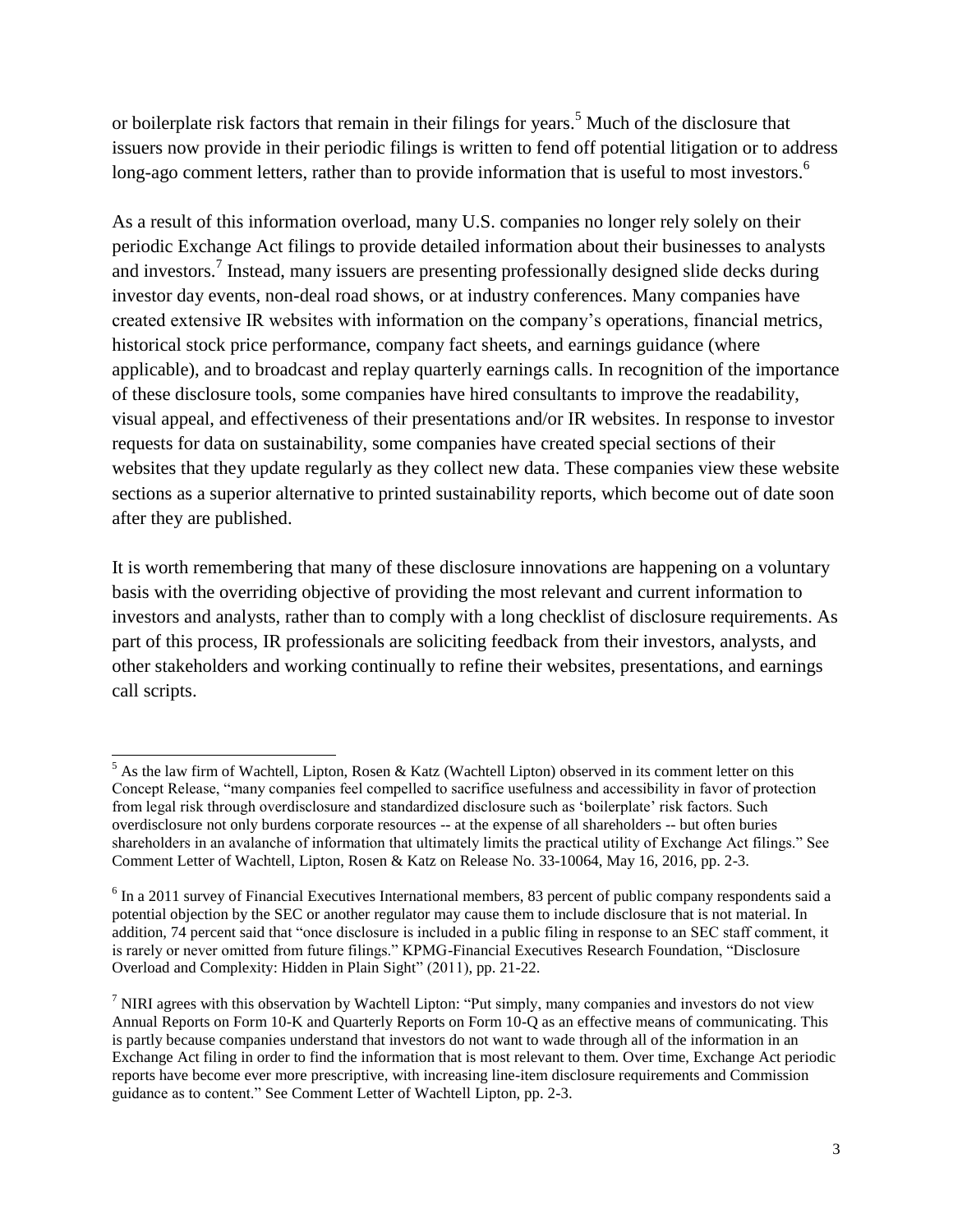As the Commission proceeds with its Disclosure Effectiveness initiative, NIRI urges the SEC to keep these trends in mind and seek to overhaul Regulation S-K so it will be more accommodating to innovations in disclosure and technology. NIRI believes that the current rules can be streamlined in a way that would reduce costs for issuers, while still ensuring that investors receive material information that is easy to understand. Issuers should have greater flexibility to utilize modern technology to deliver information (such as by including hyperlinks in filings that go outside the EDGAR system to access exhibits and materials on corporate websites).

While some commenters have called on the SEC to use the Disclosure Effectiveness process to adopt new one-size-fits-all disclosure mandates on political spending, climate change and sustainability, workforce concerns, and other public policy matters that are not material for all companies and their investors, we urge the Commission to proceed cautiously before adding to corporate disclosure burdens.<sup>8</sup> It is better to wait to see how companies respond voluntarily to investor requests on emerging disclosure issues before mandating new disclosures that likely would be buried in a lengthy 10-K and only read by the company's securities counsel. Investor priorities evolve over time, so the Commission shouldn't mandate a new disclosure obligation that may be irrelevant to investors in five years.<sup>9</sup>

#### **Importance of Materiality**

 $\overline{a}$ 

In response to Question 6, NIRI urges the Commission to proceed carefully before expanding disclosure obligations. Before adopting any new marketwide standards, there should be clear evidence that the requested disclosure meets the materiality standard outlined by the U.S. Supreme Court's *TSC Industries v. Northway* decision, in which Justice Thurgood Marshall wrote, "[t]he question of materiality, it is universally agreed, is an objective one, involving the significance of an omitted or misrepresented fact to a *reasonable investor*." NIRI concurs with the point that Commissioner Michael Piwowar made about materiality in his statement on this Concept Release: "This is an objective legal standard, not a subjective political one. While certain shareholders may have their own particular pet interests, the reasonable investor standard

<sup>&</sup>lt;sup>8</sup> As Wachtell Lipton points out, "simply adding more line items to Forms 10-K and 10-Q—even on topics that companies and investors may want to communicate about in the new paradigm—may be counterproductive. Disclosures added to these periodic filings pursuant to new mandates may end up being written with a view to minimizing legal risk rather than maximizing informativeness. Periodic filings will become even lengthier, and even less likely to be reviewed by investors." See Comment Letter of Wachtell Lipton, p. 3.

<sup>&</sup>lt;sup>9</sup> As discussed on pages 32-33 of the Concept Release, NIRI agrees that the SEC should consider including automatic sunset provisions before adopting new disclosure mandates. While the appropriate period may vary by disclosure topic, NIRI believes that a sunset period of five to seven years after a rule's effective date should be enough time for companies, investors, and the Commission to assess whether a particular disclosure item is generating material information.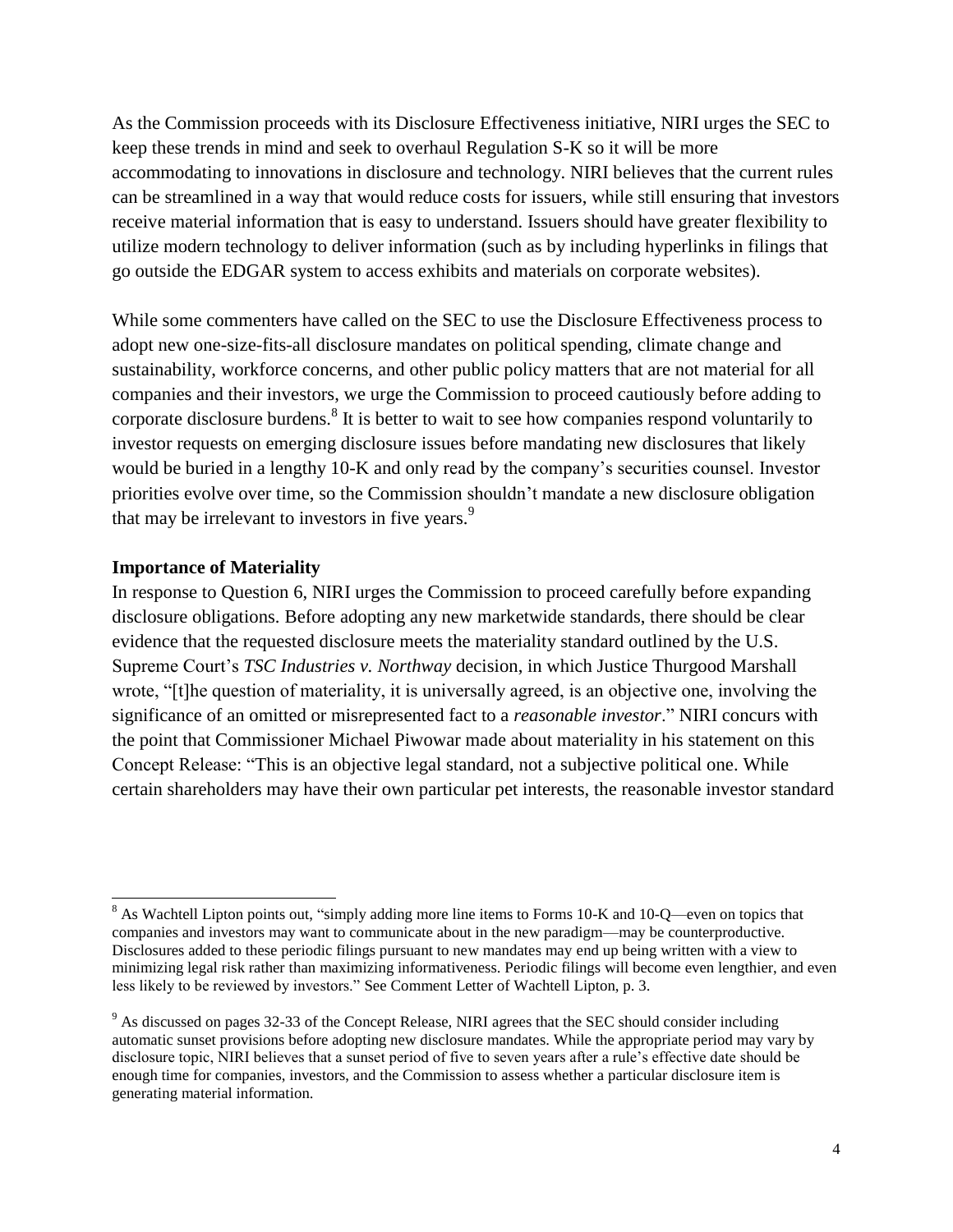prevents an individual investor from hijacking corporate resources to serve their own specific agenda."<sup>10</sup>

NIRI believes that the SEC should continue to rely on the Supreme Court's definition of materiality when issuing rules or new guidance on disclosure. Issuers and investors are familiar with this definition, which was adopted more than 40 years ago, and the "reasonable investor" standard should continue to guide materiality determinations. This standard is flexible enough to allow the Commission to provide new guidance as investor priorities change if it obtains clear evidence that a significant number of issuers are not providing information that would impact the investment decisions of a reasonable investor.

When considering new disclosure mandates, the Commission should carefully weigh whether the potential improvements to a reasonable investor's decision-making process would outweigh the costs to issuers to gather and disclose such information. As the law firm of Davis Polk & Wardwell argued in its comment letter, proponents of new mandates should have to affirmatively demonstrate that the benefits to investors would outweigh the costs of disclosure.<sup>11</sup>

### **Preference for Principles-Based Disclosure**

 $\overline{a}$ 

In response to Question 7, NIRI believes the SEC should opt for materiality-based principlesbased disclosure rules whenever possible. While prescriptive requirements that are based on specific dollar amounts may make disclosure decisions easier for some companies, quantitative thresholds typically become obsolete within a few years of issuance because of inflation, and eventually will lead to costly disclosure of trivial information, unless the threshold is continually updated. $12$ 

# **Permit Issuers to Create Online "Company Profiles"**

To eliminate duplication and to streamline periodic filings, NIRI endorses the suggestion of Davis Polk and other commenters that the Commission should allow issuers to create online "company profiles" that would contain general information about a company's business that is not likely to change significantly from quarter to quarter.<sup>13</sup> These profiles, which could be updated annually, would include information on the issuer's directors and senior management team, industry-specific value drivers and risks, outstanding securities, and governance and

<sup>&</sup>lt;sup>10</sup> See Commissioner Michael S. Piwowar, "Statement at Open Meeting on a Concept Release on the Business and Financial Disclosure Required by Regulation S-K," April 13, 2016.

<sup>&</sup>lt;sup>11</sup> See Comment Letter of Davis Polk & Wardwell (Davis Polk) on Release No. 33-10064, July 22, 2016, p. 3.

 $12$  One example of such an amount is the \$100,000 amount in Instruction 5.C to Item 103. There are very few SEC registrants with a market capitalization so small that such a sum would be viewed as material.

 $<sup>13</sup>$  See Comment Letter of Davis Polk, pp. 4-5 (described a "company profile" that would include tabs or folders "to</sup> present information by topic").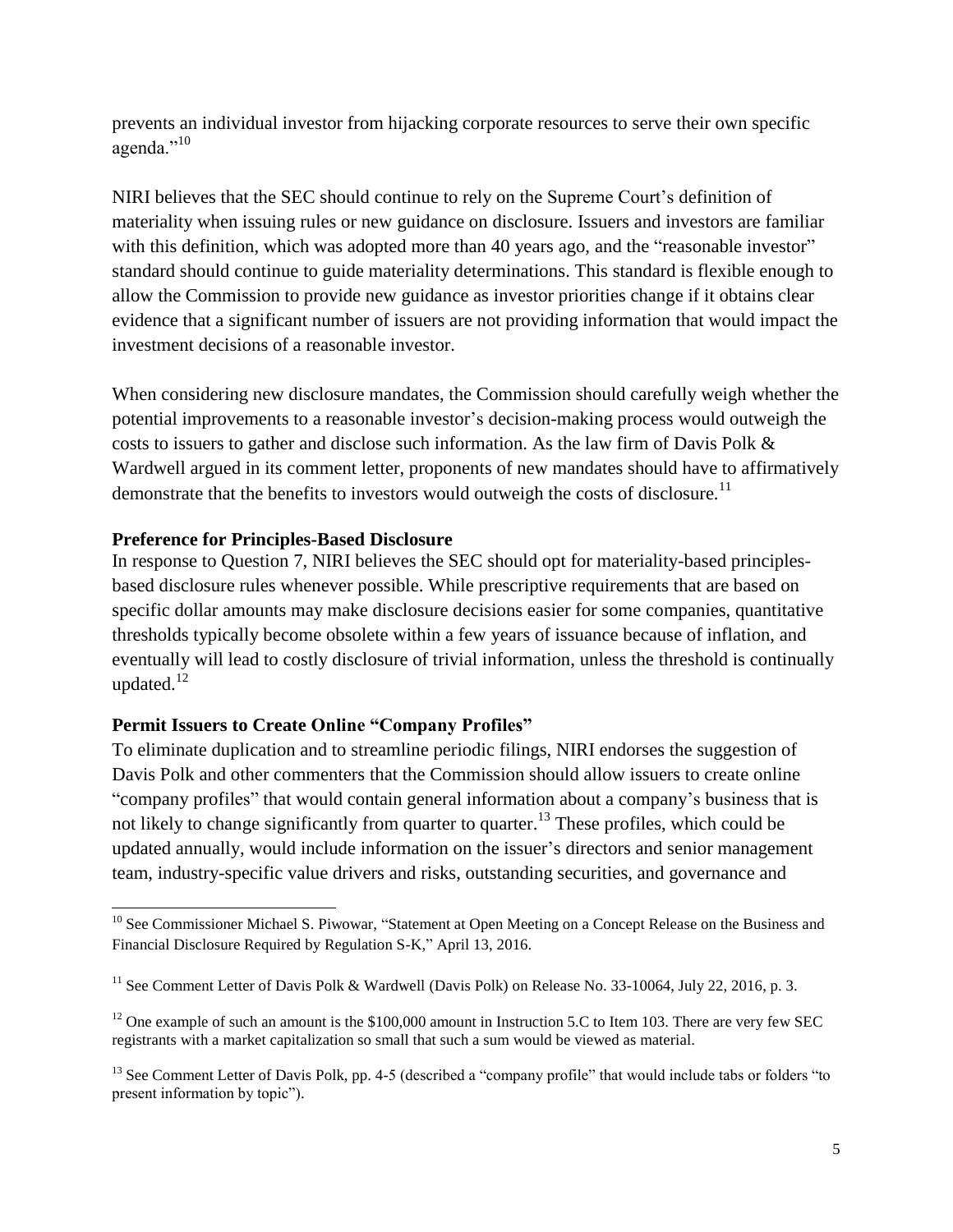engagement policies. Such profiles could be hosted on the SEC's EDGAR site or on each company's website. Under such a regime, companies would be able to produce much shorter periodic filings that would focus on recent financial results, material changes to its risk factors, and other new developments. If the SEC were to adopt a company profile approach, it could eliminate Item 101(a), which requires a description of the general development of each issuer's business over the past five years.

## **Disclosure on Impact of Environmental Regulation**

In Questions 49-50, the Concept Release asks whether the SEC should increase or reduce the required disclosures on the impact of environmental regulation or require registrants to present that information in a specified format.

The Concept Release specifically asks about Item  $101(c)(1)(xii)$ , which requires disclosure of the effects that environmental regulations have on a company's capital expenditures, earnings, and competitive position. These disclosures should not be increased, because they may give outsized importance to the effect of such regulations. They are of the same character as every other regulation that impacts a company's expenditures and earnings. Requiring additional disclosure places greater emphasis on environmental regulation, even if not material, when other forms of regulation may be of more material importance to a particular company. It is also potentially confusing to investors, who may believe that such expenditures are irregular, when in reality they are no different from any other expenditure for compliance with regulations.

Many companies already are disclosing pertinent information on environmental impacts outside of their SEC reporting and this approach allows greater flexibility to accommodate what investors want (e.g., what they have requested vs. what the SEC has decided to require).

# **Streamline Disclosure of Risk Factors**

As other commenters have observed, many companies and investors do not view periodic filings as helpful shareholder communications precisely because they are laden with overdisclosure, particularly in the risk discussion section. The risk of liability for failure to disclose information encourages this disclosure overload, as many companies write with a view to minimize legal risk rather than maximize information. Given these concerns, many companies include disclosure about common or generic risks, such as inflation or rising interest rates, which impact the whole U.S. economy. Inclusion of these general risk factors would only lengthen written disclosures without shedding light on the specific risks faced by a company.

As Davis Polk has suggested (in response to Question 150), the Commission should amend Item 503(c) and provide specific examples about generic risk factors that do not need to be included in periodic reports. The SEC should make clear that companies should only have to provide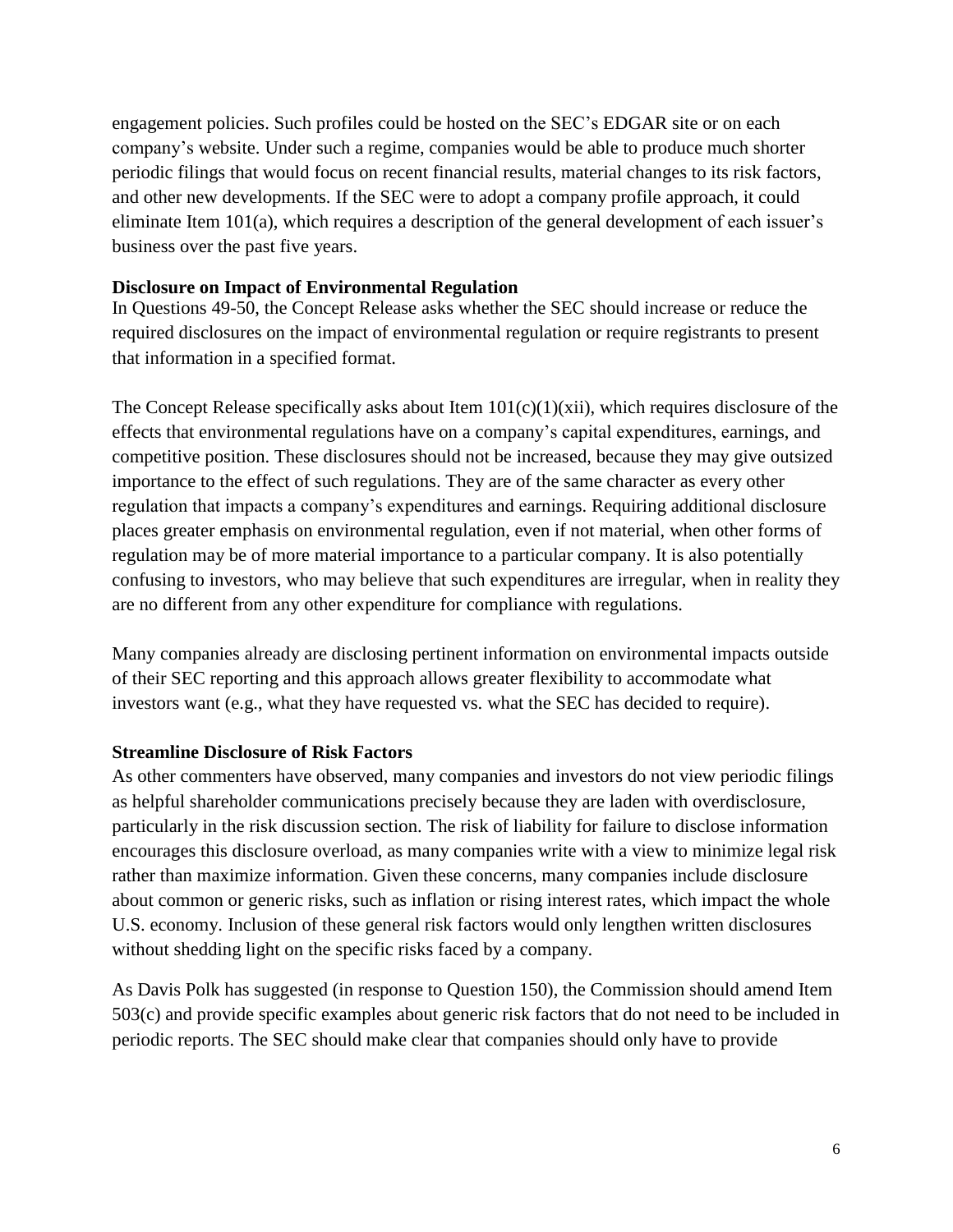industry- and company-specific risks.<sup>14</sup> The SEC also should provide safe harbor protection for companies that fail to disclose common risks, so investors can better focus on the risks that are directly relevant to a particular company.<sup>15</sup> In addition, NIRI supports the suggestion by Wilson Sonsini Goodrich & Rosati that the SEC "can motivate companies to avoid generic and boilerplate disclosures by creating a safe harbor from litigation for those disclosures that are clearly defined."<sup>16</sup>

In response to Question 147, NIRI believes that the SEC should refrain from adding new prescriptive requirements on specificity and the context of risk. Instead, the Commission should focus on paring down the required risk disclosures so that investors are left only with succinct information pertinent to their investment decisions. As noted by Wachtell Lipton, "risk factor disclosure could be streamlined if registrants were given more comfort that their disclosure obligations truly are limited to the actual line item requirement for risk factors, which provides for the 'most significant factors that make an investment in a registrant's securities speculative or  $riskv.$ <sup>"17</sup>

Facts about the company and its specific circumstances are already disclosed to investors, both inside and outside of SEC filings. Requiring repetition of these facts in the risk disclosures is unnecessarily duplicative and onerous, and merely serves to inflate the volume of the filings further.

The Concept Release also asks whether companies should be required to present their risk factors in order of management's perception of the magnitude of the risk, or by order of importance to management. Question 152 asks whether issuers should list their ten most significant risk factors (without limiting the total number of factors disclosed) or provide a summary highlighting their most significant risks.

We are concerned that these proposals would result in arbitrary disclosures that vary significantly from company to company. The result would be confusing to investors comparing companies that may assess the magnitude of a given risk in different ways. Additionally, ranking risk factors by magnitude of the risk would be of marginal value, and could potentially bury important information. Some of the largest risks a company faces will be the same as the largest

 $\overline{\phantom{a}}$ 

 $14$  For the electric utility industry, for example, those risks might include the potential impacts of abnormal weather or regulatory commission decisions on utility operating and financial results.

<sup>&</sup>lt;sup>15</sup> See Comment Letter of Davis Polk, p. 14.

<sup>&</sup>lt;sup>16</sup> See Comment Letter of Wilson Sonsini Goodrich & Rosati on Release No. 33-10064, July 21, 2016, p. 15 ("a safe") harbor for meaningful and descriptive risk factor disclosures would likely motivate companies to disclose the specific facts of each risk and, in turn, will provide investors with the necessary information to thoroughly understand such risk").

<sup>&</sup>lt;sup>17</sup> See Comment Letter of Wachtell Lipton, p. 4.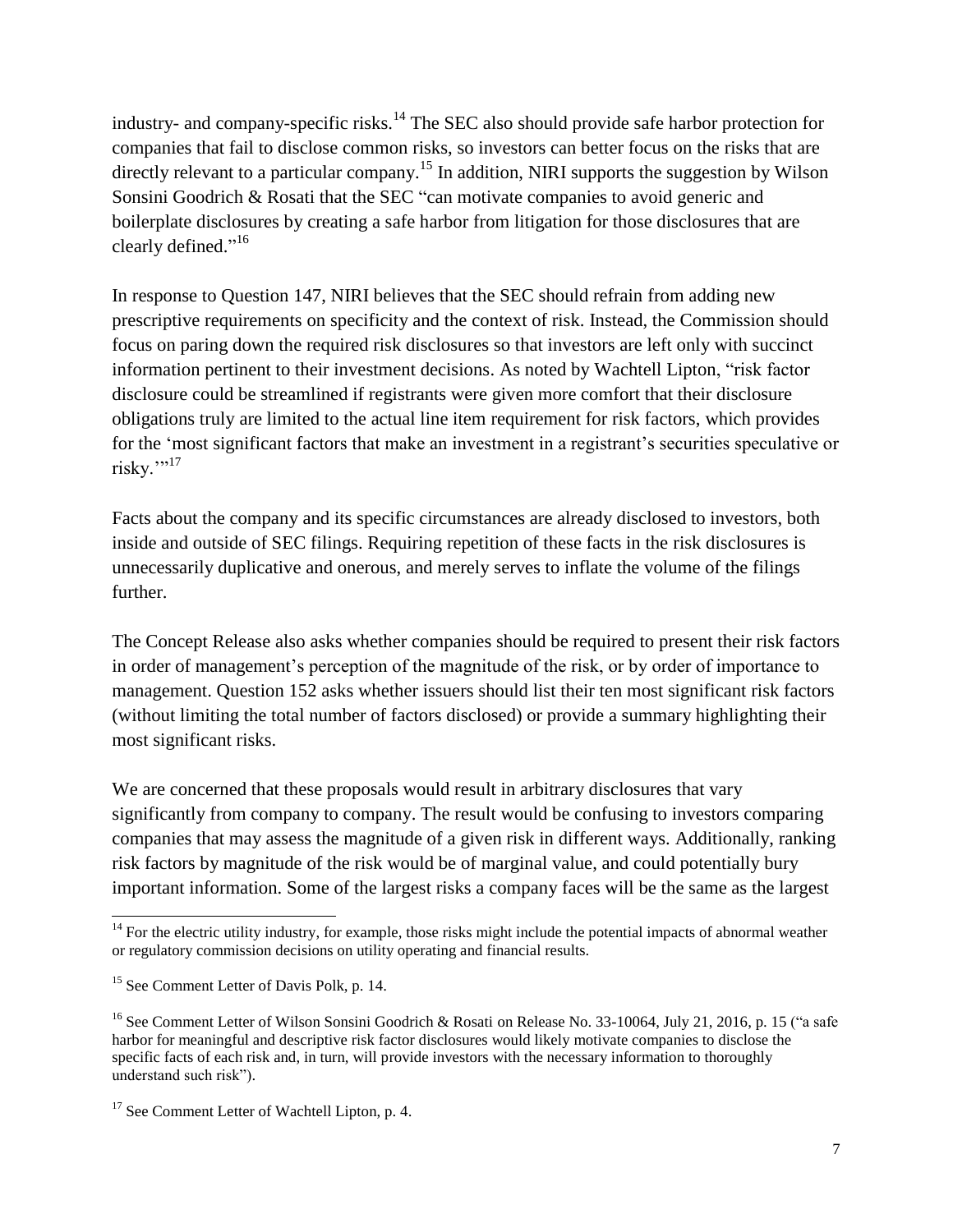risks many other companies face. For instance, the risk of a global economic downturn would be high on the ranking of nearly every company. Requiring the ranking proposed here would result in lists where the top is populated by generic, boilerplate risk factors, while information about company-specific risks that an investor might actually find valuable would be buried.

Finally, the SEC should seek to eliminate the duplicative discussion of risk factors within periodic filings. As other commenters have noted, issuers are required to address risk factors in various items under Regulation S-K, such as Item 101 (description of business), Item 103 (legal proceedings), Item 303 (MD&A), Item 305 (disclosure about market risk), and Item 503 (risk factors).<sup>18</sup> We suggest consolidating these various items into a single disclosure item that would ask issuers to discuss their specific business, financial, and regulatory risks and their approach to risk management. Companies should have the flexibility to organize their discussion of risk factors as they see fit, based on materiality and their understanding of investors' needs.

# **Frequency of Financial Reporting**

Assuming that the Commission moves to streamline periodic filing requirements, NIRI doesn't believe that there is a consensus among U.S. companies and investors that the SEC should change the quarterly frequency of reporting of financial reporting.

In a May 2016 survey of NIRI members, 62 percent of U.S.-based IR practitioner respondents stated that the SEC *should not* change its rules regarding the frequency of financial reporting. Another 28 percent said the SEC should make quarterly reporting voluntary for all public companies and require reporting just twice per year. The remaining 10 percent stated the SEC should make quarterly reporting voluntary only for emerging growth companies and smaller reporting companies.

The lack of broad support from NIRI members for exempting all (or just small or emerging companies) from quarterly reporting appears to be based on their belief that investors will continue to expect (and demand) quarterly updates about a company's financial condition, and that need may be even greater for investors who invest in small or emerging issuers.<sup>19</sup>

Before reducing the frequency of financial reporting, the Commission should also consider if less frequent reporting would increase the risk of insider trading. IR professionals play a key role in helping to ensure that their companies have policies and procedures (such as authorized trading

 $\overline{a}$ 

<sup>&</sup>lt;sup>18</sup> See Comment Letter of Davis Polk, pp. 13-15.

<sup>&</sup>lt;sup>19</sup> When asked what they would do if the SEC were to exempt companies from quarterly reporting, almost 50 percent of U.S. IR practitioner respondents stated they would advise their company (or clients) to continue filing quarterly reports on a voluntary basis, according to NIRI's May 2016 survey. Twenty-two percent stated they would consult with their largest investors and follow their recommendation, 19 percent said they were unsure or didn't know, and 9 percent said they would cease quarterly reporting all together. NIRI, "NIRI Advocacy Issues Survey – 2016 Results" (May 2016), p. 6.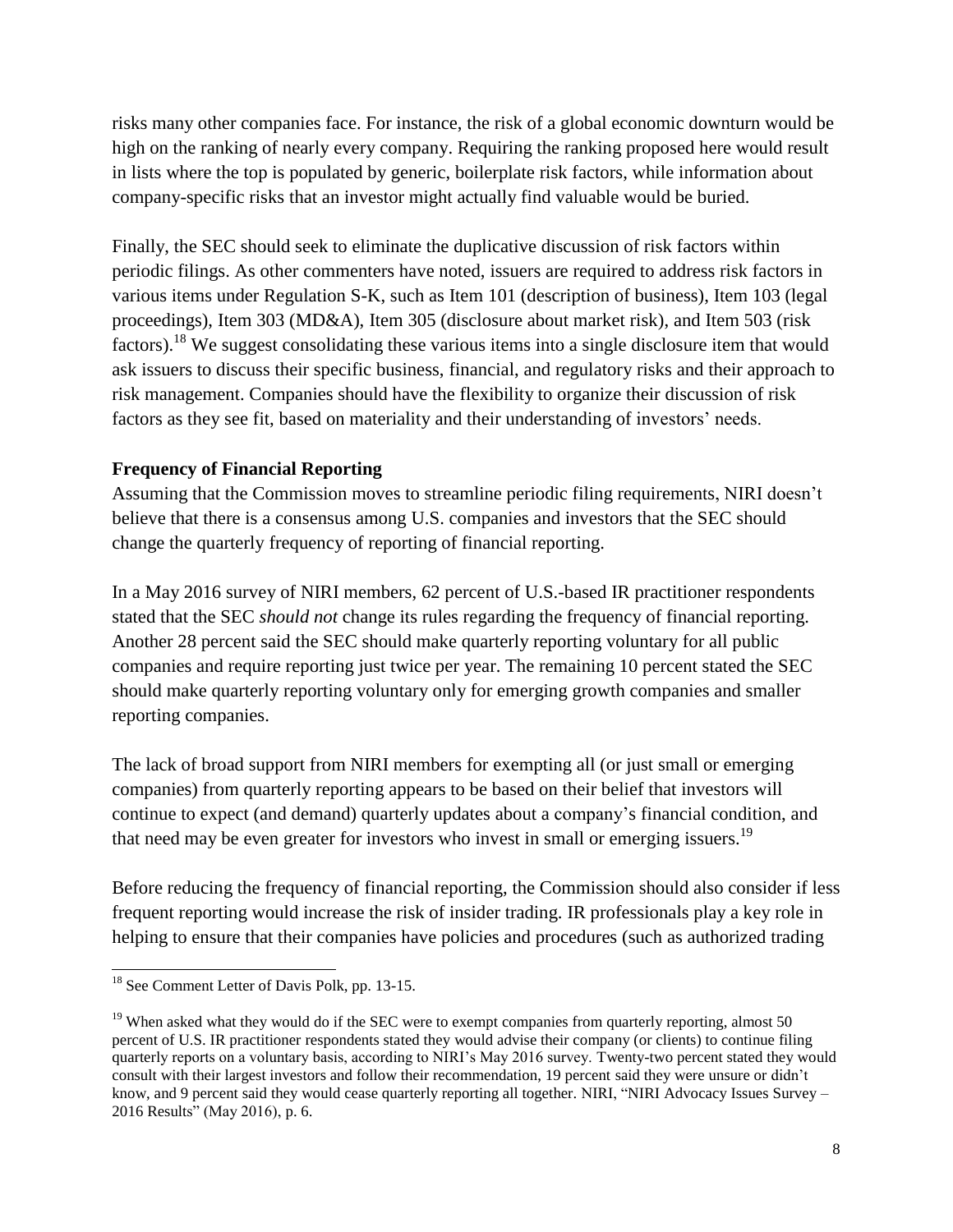windows for executives and employees) in place to deter insider trading. Less frequent reporting may create an untenable accumulation of material, non-public information in the hands of more employees, advisors, vendors, etc., in between reporting periods and increase the risk of a person trading on that knowledge and may increase the difficulty of enforcing insider trading restrictions. Quarterly reporting allows for the timely "purging" of material, non-public information that serves the purpose of equalizing the information available to investors.

## **Improve Readability and Navigability of Disclosures**

In response to Questions 297-301, NIRI encourages the Commission to provide companies greater flexibility to improve the "readability and navigability" of corporate disclosures by taking advantage of innovations in information technology. The SEC should continue to permit (and encourage) issuers to include cross references, incorporation by reference, and hyperlinks to reduce repetition and disclosure overload. Many companies already are using hyperlinks to allow investors to more easily navigate through lengthy filings.

To further reduce the length of disclosures, companies should be allowed to include hyperlinks to sources outside of EDGAR, such as documents on company websites.<sup>20</sup> Many investors already are using company websites to find SEC filings as well as information on governance practices, earnings calls, or industry conference appearances, so it would not be a significant imposition to ask investors to visit these corporate sites to find supporting information for Regulation S-K disclosures.<sup>21</sup> In particular, the SEC should allow companies to post exhibits on company websites, so they don't need to be attached to company filings as required by Item 601.

The SEC should also explore the feasibility of allowing companies to submit their filings in PDF format. That technology would enable retail investors to quickly search for key words within company filings, which can't be easily done on the current EDGAR site.

Finally, the SEC should resist requests to expand XBRL requirements to other disclosure mandates, such as proxy materials, until the Commission fully examines whether a significant number of investors are using this technology and if the benefits outweigh the compliance costs.

# **Duplicative Requirements That Should Be Removed**

NIRI endorses the following recommendations by other commenters to remove disclosure requirements that are duplicative or have become outdated:

l  $20$  NIRI agrees with the suggestion of Wachtell Lipton that these supplemental online materials should not be deemed "filed" for liability purposes. See Comment Letter of Wachtell Lipton, p. 4.

 $^{21}$  In a 2012 NIRI survey, an overwhelming majority of IR practitioner respondents said their corporate websites include recent press releases (93 percent), archived press releases (91 percent), and corporate governance information (89 percent). A majority said their sites also included SEC filings, company financials, and archived investor presentations and webcasts. Given the increasing attention to alternative disclosure channels, it appears very likely that a larger percentage of U.S. companies now routinely post their SEC filings on their company sites.